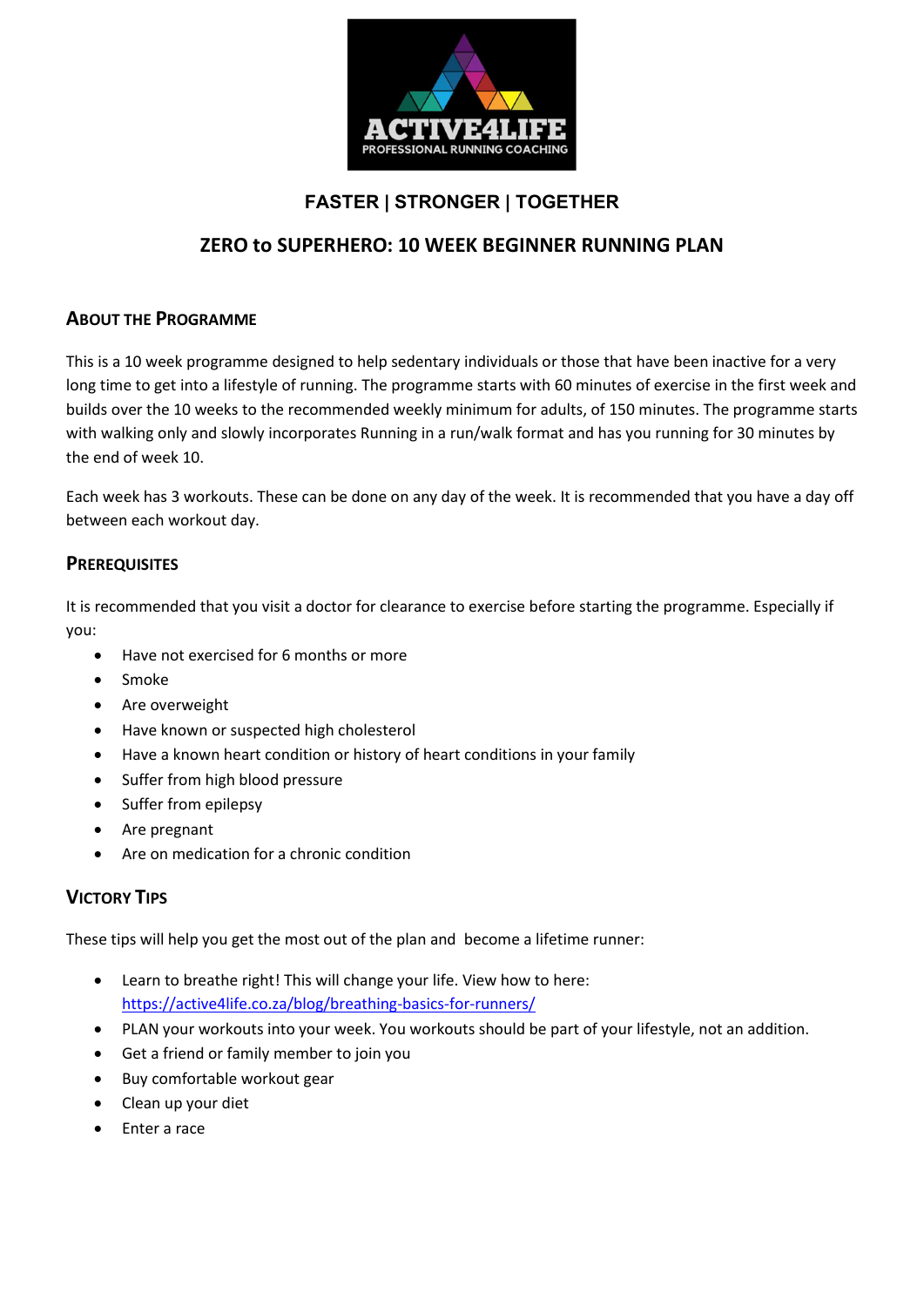| <b>Week</b> |                     | <b>Workout 1</b>                                                                                                                                                                                                                                      | <b>Workout 2</b>                                                                                                                   | <b>Workout 3</b>                                                                                            | <b>Exercise</b><br><b>Total</b><br>(min)                                          | <b>Walking</b><br><b>Total</b><br>(min) | <b>Running</b><br><b>Total</b><br>(min) |
|-------------|---------------------|-------------------------------------------------------------------------------------------------------------------------------------------------------------------------------------------------------------------------------------------------------|------------------------------------------------------------------------------------------------------------------------------------|-------------------------------------------------------------------------------------------------------------|-----------------------------------------------------------------------------------|-----------------------------------------|-----------------------------------------|
|             | <b>Workout Type</b> | <b>Walk</b>                                                                                                                                                                                                                                           | <b>Walk</b>                                                                                                                        | <b>Walk</b>                                                                                                 |                                                                                   |                                         |                                         |
|             | <b>Duration</b>     | 15 minutes                                                                                                                                                                                                                                            | 20 minutes                                                                                                                         | 25 minutes                                                                                                  | 60                                                                                | 60                                      | $\mathbf 0$                             |
|             | <b>Notes</b>        | Today is just about getting<br>off that couch and getting<br>moving.<br>Resist the temptation to do<br>more than the workout<br>says. It is still a long road<br>ahead.<br><b>Congratulations on taking</b><br>your first steps to being a<br>runner! | You are officially on your<br>way. No turning back now!                                                                            | Last workout for the week.<br>You should be itching to<br>start Running. DON'T. One<br>step at a time!      | A journey of a thousand miles<br>begins with a single step!<br><b>JUST DO IT!</b> |                                         |                                         |
|             | <b>Workout Type</b> | <b>Run/Walk</b>                                                                                                                                                                                                                                       | <b>Walk</b>                                                                                                                        | <b>Run/Walk</b>                                                                                             |                                                                                   |                                         |                                         |
|             | <b>Duration</b>     | 20 minutes                                                                                                                                                                                                                                            | 25 minutes                                                                                                                         | 25 minutes                                                                                                  | 70                                                                                | 55                                      | 15                                      |
| 2           | <b>Notes</b>        | Welcome to your first day of<br>running!<br>Start by walking for 10<br>minutes.<br>Then alternate running 1<br>minute, walking 1 minute<br>for 10 minutes.                                                                                            | Walk for 25 minutes.<br>Even though you are excited<br>that you ran yesterday, the<br>journey has only just begun<br>- be PATIENT. | Walk for 10 minutes.<br><b>Alternate running 2</b><br>minutes, walking 1 minute<br>for the next 15 minutes. | The voice in your head<br>That says that you<br>can't do this<br><b>IS A LIAR</b> |                                         |                                         |

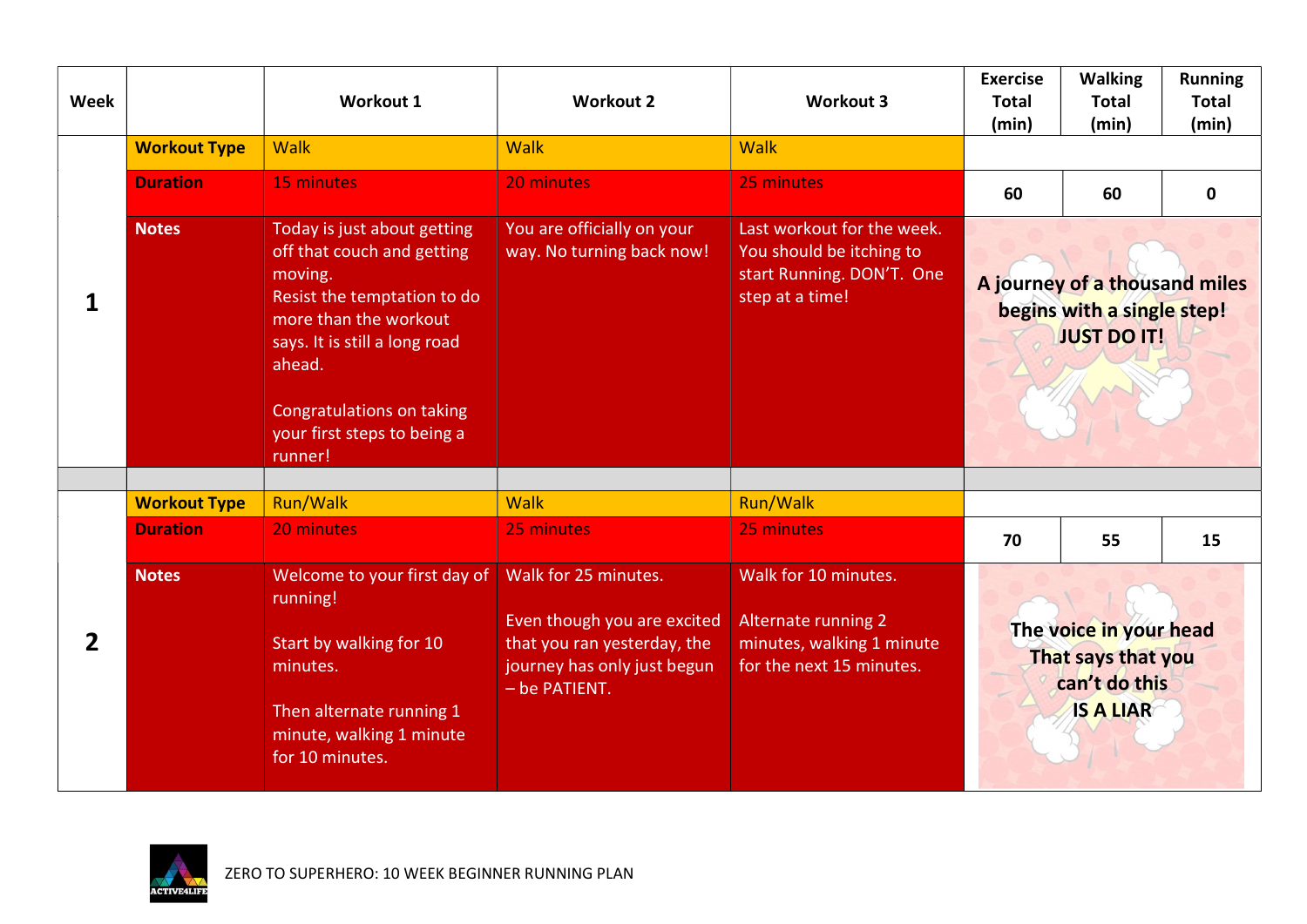| <b>Week</b> |                     | Workout 1                                                                                                                                                         | <b>Workout 2</b>                                                                                                                                           | <b>Workout 3</b>                                                                                                                                           | <b>Exercise</b><br><b>Total</b><br>(min)                                                                                                                                    | <b>Walking</b><br><b>Total</b><br>(min) | <b>Running</b><br><b>Total</b><br>(min) |
|-------------|---------------------|-------------------------------------------------------------------------------------------------------------------------------------------------------------------|------------------------------------------------------------------------------------------------------------------------------------------------------------|------------------------------------------------------------------------------------------------------------------------------------------------------------|-----------------------------------------------------------------------------------------------------------------------------------------------------------------------------|-----------------------------------------|-----------------------------------------|
|             | <b>Workout Type</b> | Run/Walk                                                                                                                                                          | <b>Walk</b>                                                                                                                                                | Run/Walk                                                                                                                                                   |                                                                                                                                                                             |                                         |                                         |
|             | <b>Duration</b>     | 25 minutes                                                                                                                                                        | 25 minutes                                                                                                                                                 | 30 minutes                                                                                                                                                 | 80                                                                                                                                                                          | 53                                      | 27                                      |
| 3           | <b>Notes</b>        | Walk for 10 minutes.<br><b>Alternate running 3</b><br>minutes, walking 1 minute<br>for the next 15 minutes.                                                       | Walk for 25 minutes.                                                                                                                                       | Walk for 5 minutes.<br>Alternate running for 3<br>minutes, walking for 1<br>minute for 20 minutes.<br>Walk for 5 minutes to finish<br>off your 30 minutes. | <b>Sweat is fat crying</b>                                                                                                                                                  |                                         |                                         |
| 4           | <b>Workout Type</b> | <b>Run/Walk</b>                                                                                                                                                   | <b>Run/Walk</b>                                                                                                                                            | Run/Walk                                                                                                                                                   |                                                                                                                                                                             |                                         |                                         |
|             | <b>Duration</b>     | <b>30 minutes</b>                                                                                                                                                 | 30 minutes                                                                                                                                                 | 30 minutes                                                                                                                                                 | 90                                                                                                                                                                          | 49                                      | 41                                      |
|             | <b>Notes</b>        | Walk for 5 minutes.<br><b>Alternate running for 4</b><br>minutes, walking for 1<br>minute for 20 minutes.<br>Walk for 5 minutes to finish<br>off your 30 minutes. | Walk for 5 minutes.<br>Alternate running for 5<br>minutes, walking for 1<br>minute for 23 minutes.<br>Walk for 2 minutes to finish<br>off your 30 minutes. | Walk for 20 minutes.<br>Run for 5 minutes.<br>Walk for 5 minutes.                                                                                          | <b>Remember the feeling</b><br>You get from a good run<br>Is far better than the feeling<br>You get from sitting around<br><b>Wishing you were running</b><br>~Sarah Condor |                                         |                                         |
| <b>Week</b> |                     | <b>Workout 1</b>                                                                                                                                                  | <b>Workout 2</b>                                                                                                                                           | <b>Workout 3</b>                                                                                                                                           | <b>Exercise</b>                                                                                                                                                             | <b>Walking</b>                          | <b>Running</b>                          |

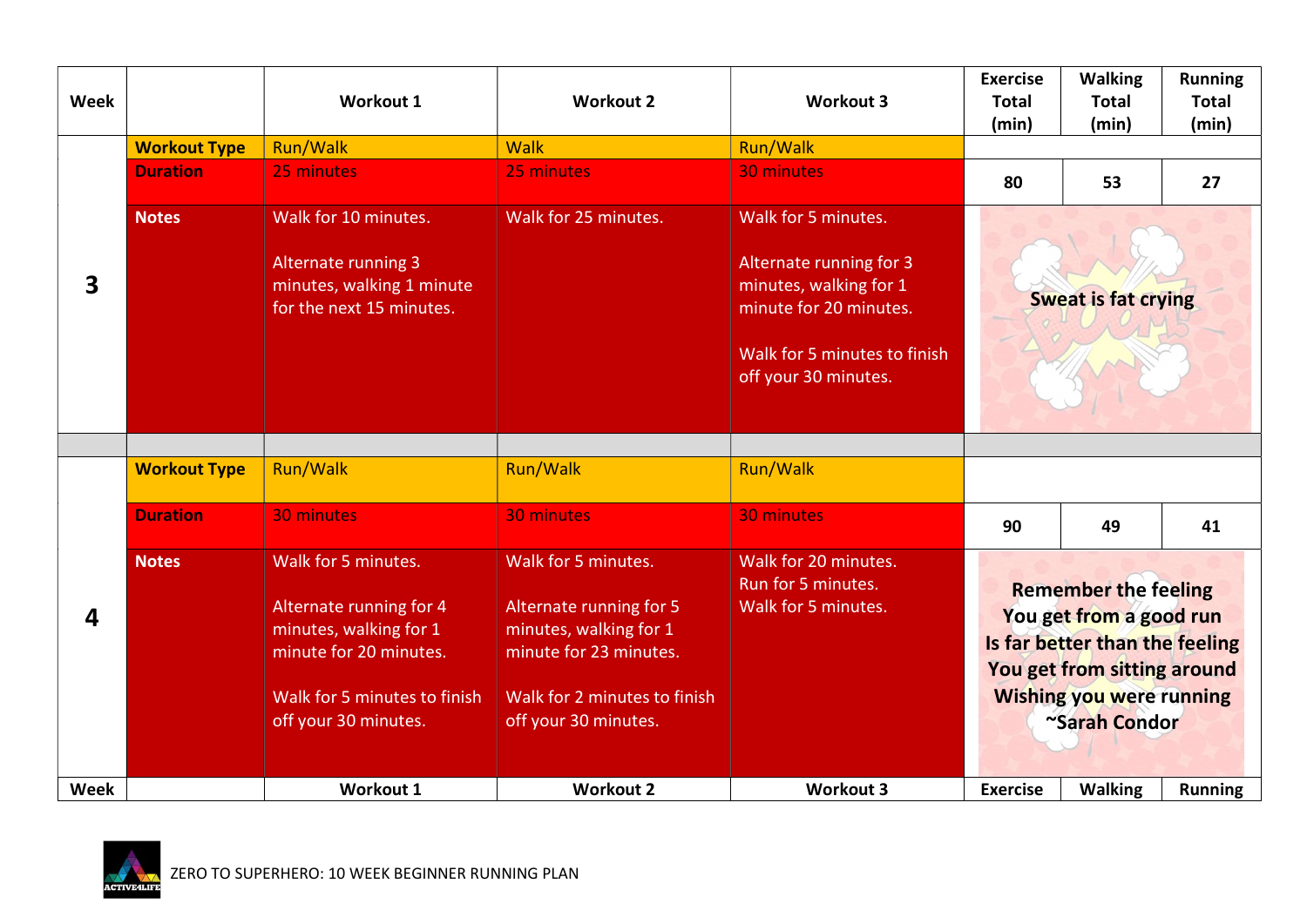|   |                     |                                                                                                                                                        |                                                                                                                                                           |                                                                                                                             | <b>Total</b><br>(min)                                                                                                                                                                                                                               | <b>Total</b><br>(min) | <b>Total</b><br>(min) |
|---|---------------------|--------------------------------------------------------------------------------------------------------------------------------------------------------|-----------------------------------------------------------------------------------------------------------------------------------------------------------|-----------------------------------------------------------------------------------------------------------------------------|-----------------------------------------------------------------------------------------------------------------------------------------------------------------------------------------------------------------------------------------------------|-----------------------|-----------------------|
|   | <b>Workout Type</b> | <b>Run/Walk</b>                                                                                                                                        | Run/Walk                                                                                                                                                  | Run/Walk                                                                                                                    |                                                                                                                                                                                                                                                     |                       |                       |
| 5 | <b>Duration</b>     | <b>30 minutes</b>                                                                                                                                      | <b>30 minutes</b>                                                                                                                                         | 40 minutes                                                                                                                  | 100                                                                                                                                                                                                                                                 | 34                    | 55                    |
|   | <b>Notes</b>        | Walk for 5 minutes.<br>Run for 8 minutes.<br>Walk for 2 minutes.<br>Run for 8 minutes.<br>Walk for 2 minutes.<br>Run for 5 minutes.                    | Run for 6 minutes.<br>Walk for 2 minutes.<br>Run for 7 minutes.<br>Walk for 2 minutes.<br>Run for 6 minutes.<br>Walk for 2 minutes.<br>Run for 5 minutes. | Walk for 30 minutes.<br>Run for 10 minutes.<br>Congratulations, you have<br>completed 100 minutes of<br>exercise this week! | "It's very hard to understand in the<br>beginning that the whole idea is not<br>to beat the other runners.<br><b>Eventually you learn that the</b><br>competition is against the little<br>voice inside you that wants to<br>quit." «George Sheehan |                       |                       |
|   | <b>Workout Type</b> | <b>Run/Walk</b>                                                                                                                                        | Run/Walk                                                                                                                                                  | Run/Walk                                                                                                                    |                                                                                                                                                                                                                                                     |                       |                       |
|   | <b>Duration</b>     | 35 minutes                                                                                                                                             | <b>30 minutes</b>                                                                                                                                         | <b>45 minutes</b>                                                                                                           | 110                                                                                                                                                                                                                                                 | 58                    | 57                    |
| 6 | <b>Notes</b>        | Run for 9 minutes.<br>Walk for 1 minute.<br>Run for 9 minutes.<br>Walk for 1 minute.<br>Run for 9 minutes.<br>Walk for 1 minute.<br>Run for 5 minutes. | Run for 15 minutes.<br>Walk for 5 minutes.<br>Run for 5 minutes.<br>Walk for 5 minutes.                                                                   | Walk for 40 minutes.<br>Run for 5 minutes.                                                                                  | Even a bad run<br>Is better than<br>No run at all                                                                                                                                                                                                   |                       |                       |

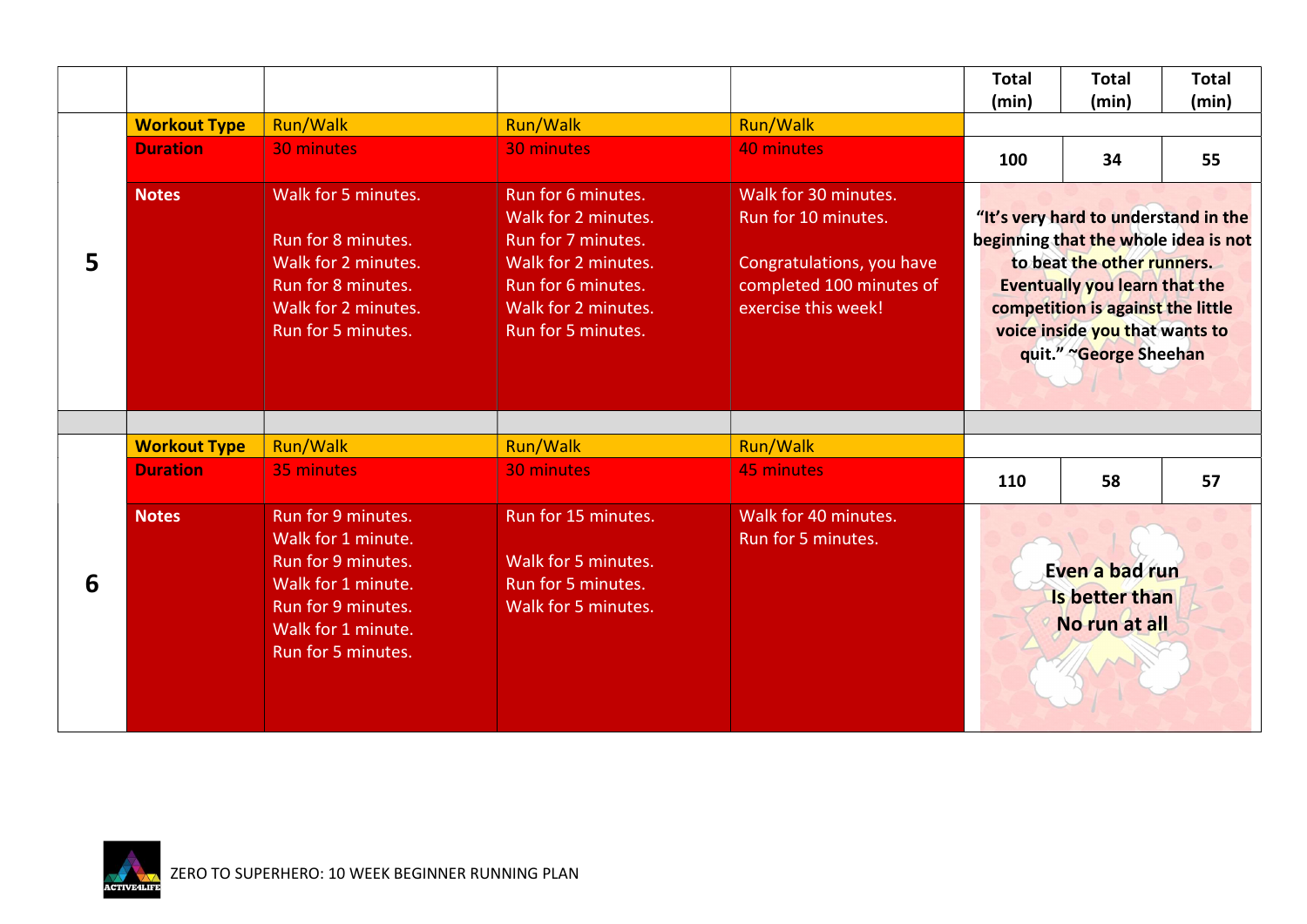| <b>Week</b> |                     | Workout 1                                                                                | <b>Workout 2</b>                                                                                             | <b>Workout 3</b>                            | <b>Exercise</b><br><b>Total</b><br>(min)                                                 | <b>Walking</b><br><b>Total</b><br>(min) | <b>Running</b><br><b>Total</b><br>(min) |
|-------------|---------------------|------------------------------------------------------------------------------------------|--------------------------------------------------------------------------------------------------------------|---------------------------------------------|------------------------------------------------------------------------------------------|-----------------------------------------|-----------------------------------------|
|             | <b>Workout Type</b> | Run/Walk                                                                                 | Run/Walk                                                                                                     | <b>Run/Walk</b>                             |                                                                                          |                                         |                                         |
|             | <b>Duration</b>     | 35 minutes                                                                               | 35 minutes                                                                                                   | 50 minutes                                  | 120                                                                                      | 62                                      | 58                                      |
| 7           | <b>Notes</b>        | Walk for 5 minutes.<br>Run for 15 minutes.<br>Walk for 5 minutes.<br>Run for 10 minutes. | Run for 15 minutes.<br>Walk for 1 minute.<br>Run for 10 minutes.<br>Walk for 1 minute.<br>Run for 8 minutes. | Run for 20 minutes.<br>Walk for 30 minutes. | If you went running when you<br>first started thinking about it,<br>you'd be back by now |                                         |                                         |
|             | <b>Workout Type</b> | <b>Run/Walk</b>                                                                          | Run/Walk                                                                                                     | <b>Walk</b>                                 |                                                                                          |                                         |                                         |
|             | <b>Duration</b>     | 35 minutes                                                                               | 35 minutes                                                                                                   | 60 minutes                                  | 130                                                                                      | 70                                      | 60                                      |
| 8           | <b>Notes</b>        | Run for 20 minutes.<br>Walk for 5 minutes.<br>Run for 10 minutes.                        | Run for 25 minutes.<br>Walk for 5 minutes.<br>Run for 5 minutes.                                             | Walk for 60 minutes.                        | Don't ask me why I run<br>Ask yourself why you DON'T                                     |                                         |                                         |